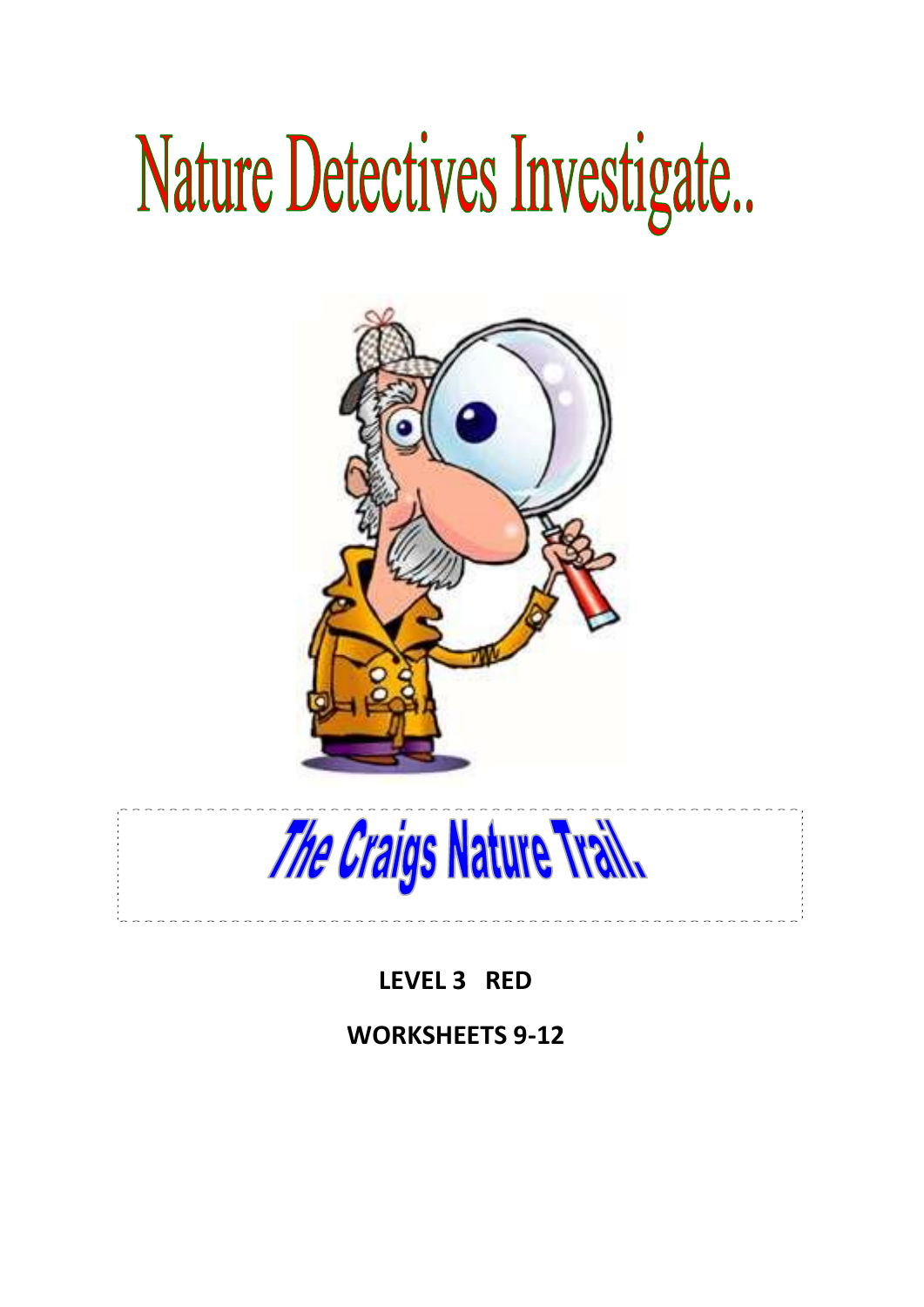





|  |  | N |  | г |  |  |
|--|--|---|--|---|--|--|

| 12 | 13 | 14 | $15 - 16$ | 17. | l8 | 19 |  |
|----|----|----|-----------|-----|----|----|--|
|    | οι | C. | ٨         |     |    |    |  |

Collect the letters in the grey squares, then re-arrange them to find the mystery tree





discover and investigate

leasers made by these News & Velocities Trust, the U.C. Analog consider insurancies should be plated<br>With the consideration of the plate in City and in the plate interaction and consideration in the comput

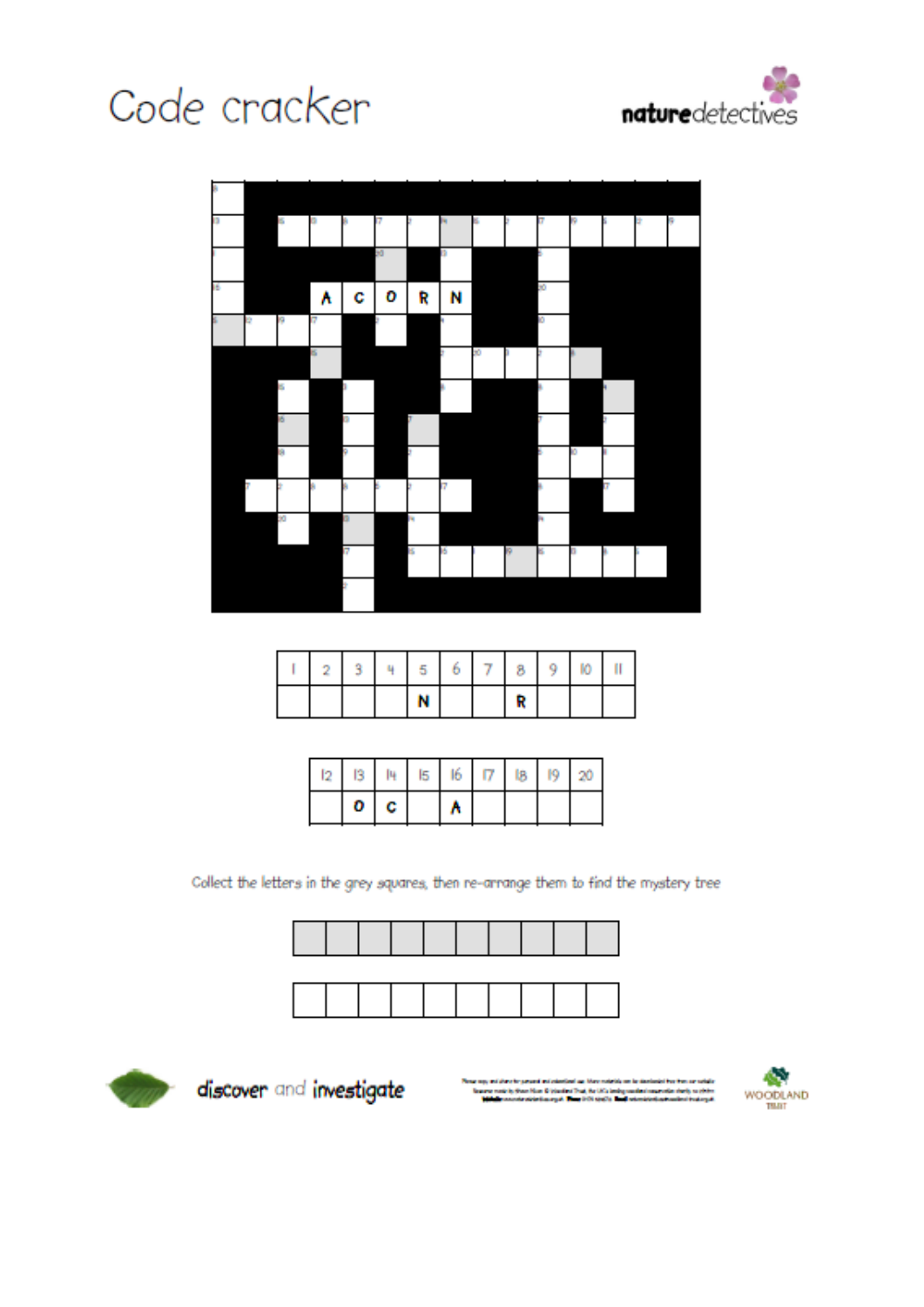# Crossword





#### **ACROSS**

- 1. The tasty fruits of the bramble (12)
- 5. A bush with spiky green leaves and red berries at Christmas (5)
- 6. The berries of the blackthorn bush are a very dark \_\_\_\_\_\_\_\_ colour (4)
- tree has similar leaves and fruits to the sycamore (5) 7. The field
- 9. The dog \_\_\_\_\_\_\_ flowers in May June. Its fruits are called 'hips' (4)
- 12. Acorns grow on this tree (3)
- 14. These are inside fruits and allow plants to reproduce (5)
- 15. The fruits of this tree spin like a helicopter when they fall (8)
- 16. This tree has fruits called 'Keys' (3)
- 20. In May elderflowers grow on this tree. In autumn, you'll see \_\_\_\_\_\_\_\_ (12)
- 21. The fruits of the beech tree are called beech \_\_\_\_\_\_\_ (4)
- 22. Sloes are the fruits of the black \_\_\_\_\_\_\_\_ (5)



### discover and investigate

#### **DOWN**

- 1. These shrubs often grow in hedgerows. Their flowers turn into blackberries (8)
- 2. What might fall on your head walking under a horse chestnut in autumn? (6)
- 3. This plant grows up the trunks of trees to reach sunlight. It grows berries (3)
- 4. Growing tall and thin, \_\_\_\_\_\_ birch trees have white trunks (6)
- 5. These are red fruits that grow on hawthorn in autumn (4)
- 8. The fruit of the oak tree is called an \_\_\_\_\_\_\_\_ (5)
- (0. This tree has small white flowers. Its name is the first bit of 20 across (5)
- II. Two British trees produce nuts in autumn hazel and \_\_\_\_\_\_\_ (5)
- 13. The fruits of ash trees are called \_\_\_\_\_\_\_\_ (4)
- 15. What are the berries that grow on blackthorn called? (5)
- 17. The dog rose produces rose \_\_\_\_\_\_\_ in autumn (4)
- 18. The silver \_\_\_\_\_\_\_ has silvery bark and grows catkins in autumn (5)
- 19. What colour are rowan berries? (3)

Piesae capy and above for person's ent educational use. Move materials can be diverknated inter from use web.<br>Researce mode by Shoun Fision S Weedman Frust, the UK a leading weedmal conservation chanky to 291<br>Website www.

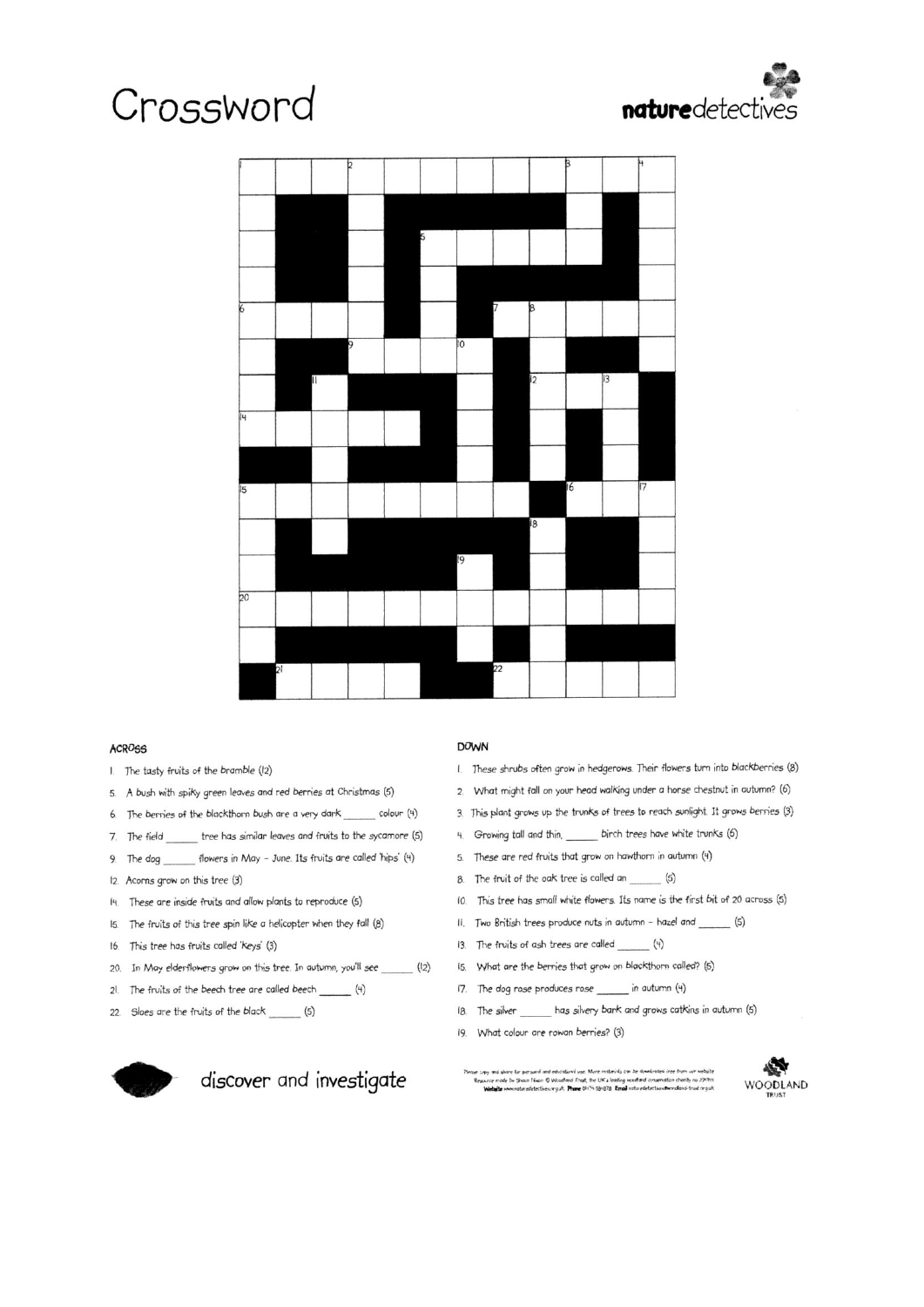## **Craigs Nature Trail. Level 3 Red. Quiz.**

| 1              | What are the two main categories of wasps?                                        |  |
|----------------|-----------------------------------------------------------------------------------|--|
| $\overline{2}$ | The majority of insects in a colony are made up of what<br>kind of wasps?         |  |
| 3              | When parasitic wasps are born, what is their first meal?                          |  |
| 4              | How fast can the Pipistrelle bat fly when it is hunting?                          |  |
| 5              | How do bats avoid bumping into obstacles in the dark?                             |  |
| 6              | True or False? Bats are protected by law.                                         |  |
| $\overline{7}$ | What is the average life-span of a Pipistrelle bat?                               |  |
| 8              | How much can a bat eat every day?                                                 |  |
| 9              | Name some of the places where Buzzards can be seen.                               |  |
| 10             | What will Buzzards eat when other prey is in short supply?                        |  |
| 11             | Why would a Buzzard be mistaken for a cat?                                        |  |
| 12             | True or False? Kestrels enjoy dense forests and mountains                         |  |
| 13             | How many breeding pairs of Kestrels are there in the UK?                          |  |
| 14             | Why are Kestrels on the 'Amber' endangered species list?                          |  |
| 15             | What shape is a Barn Owl's head?                                                  |  |
| 16             | Why can owls look directly backward?                                              |  |
| 17             | What is another name for the Tawny Owl?                                           |  |
| 18             | True or False? A Tawny Owl's hearing is 10 times better<br>than a human's.        |  |
| 19             | Why could prolonged wet weather cause Tawny owls to<br>starve?                    |  |
| 20             | What is the name of the tree that produces conkers?                               |  |
| 21             | Which is taller? Horse Chestnut or Sweet Chestnut?                                |  |
| 22             | Which is longer? The cone from a Sitka Spruce or a<br>Norway Spruce?              |  |
| 23             | Which is taller? Holly or Norway Spruce?                                          |  |
| 24             | Between the 13 <sup>th</sup> & 18 <sup>th</sup> Century, what was Holly used for? |  |
| 25             | In Heraldry, what does Holly symbolise?                                           |  |